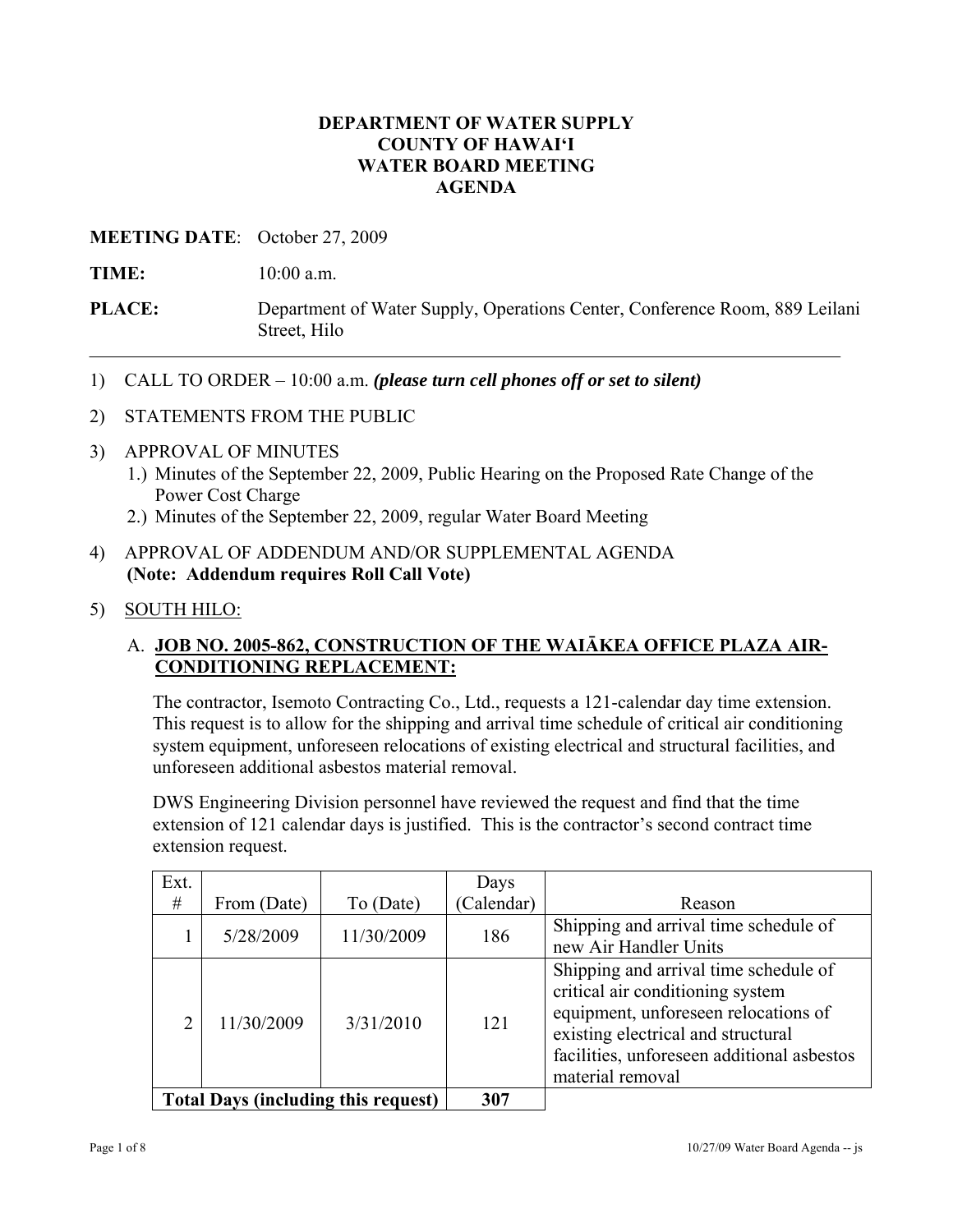RECOMMENDATION: It is recommended that the Board approve a contract time extension to Isemoto Contracting Co., Ltd., of 121 calendar days from November 30, 2009 to March 31, 2010, for JOB NO. 2005-862, CONSTRUCTION OF THE WAIĀKEA OFFICE PLAZA AIR-CONDITIONING REPLACEMENT.

## 6) NORTH KOHALA:

## A. **JOB NO. 2007-919, CONSTRUCTION OF EARTHQUAKE DAMAGED TANK REPAIRS, COUNTY OF HAWAI'I, STATE OF HAWAI'I, FEMA-1664-DR-HI, FIPS NO. 001-UVKJ8-00, GROUP #3 (N. KOHALA, S. KOHALA):**

This project involves the repair and seismic retrofit of five (5) concrete water tanks (two in South Kohala district, three in North Kohala district) that were damaged in the October 15, 2006 Kiholo Bay Earthquake.

Bids for this project will be opened on October 22, 2009 at 2:00 p.m. A report and recommendation for bid award will be provided at the meeting.

# 7) SOUTH KOHALA:

## A. **PROFESSIONAL SERVICES AGREEMENT: WAIKOLOA RESERVOIR NO. 2 FINAL DESIGN OF REPAIRS, JOB NO. 2007-043:**

The consultant, Kleinfelder West, Inc., has requested compensation to cover additional work due to the ongoing construction of this project. The description of the additional work and the associated fees are as follows:

1. Technical review and recommendation of Value Engineering Cost Proposal (VECP) No. 1. This VECP has been approved and is a deductive change order (Change Order No. 2) for the amount of (- \$5,641.08) to the Contractor's contract amount.

#### **Consultant's time and material cost: \$ 1,690.00**

2. Engineering analysis and laboratory testing of West Hawaii Concrete's #4 sand to be used for the project's Zone 2 material. The original material that the Contractor intended for that use did not meet specification requirements. The consultant's fees include a written report to DLNR and the necessary effort to secure DLNR approval to use the WHC #4 sand. A deductive change order for the amount of (-\$9,790.00) to the contractor's contract is being processed to cover the cost for this work.

## **Consultant's Fees Requested: \$ 9,790.00**

3. Revise plans to adjust subsurface drain system alignment and profiles to relocate two headwall locations. By relocating the headwalls, disruption to current operations will be minimized, and the new locations will make maintenance of the subsurface drain system easier.

## **Consultant's Fees Requested: \$ 6,875.00**

4. Additional fees for Task 5 of the consultant's construction services. The description for Task 5 is *Coordination Work with Construction Manager, Geotechnical Engineer, and the Department.* The budgeted amount for this task is \$20,330.00, and was based on four months of construction time or \$5,083.00 per month. Construction began on February 12, 2009 and at the end of July 2009, 88 percent of the fees under Task 5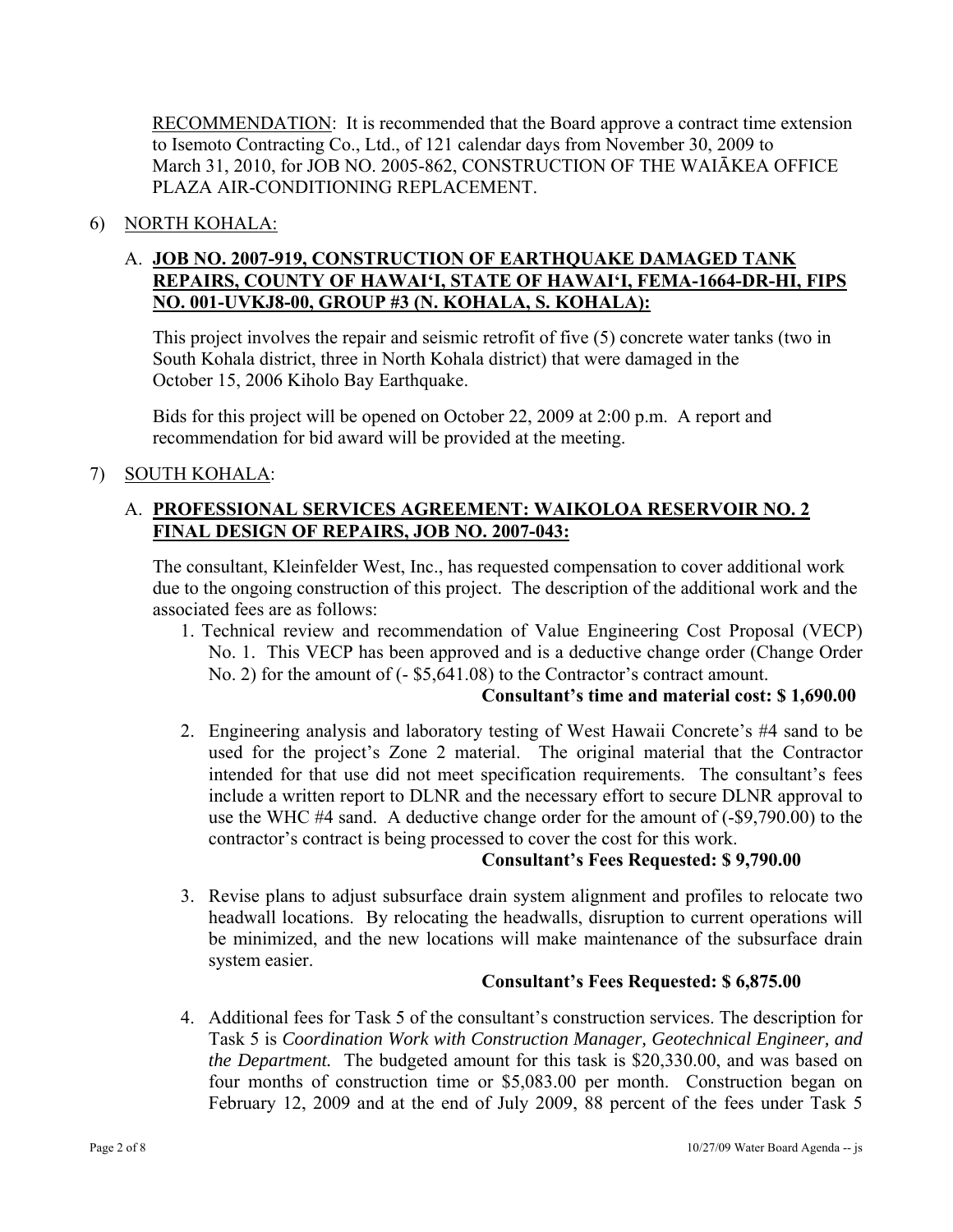have been spent. Fees to cover an equivalent of three more months of construction are requested.

#### **Consultant's Fees Requested: \$ 15,249.00**

#### SUMMARY TABLE:

| <b>ITEM</b> | <b>TASK DESCRIPTION</b>                                                                                                    | <b>FEE AMOUNT</b> |
|-------------|----------------------------------------------------------------------------------------------------------------------------|-------------------|
| 1.          | Technical review and recommendation for VECP No. 1.                                                                        | \$1,690.00        |
| 2.          | Reanalysis for Zone 2 material and report to DLNR.                                                                         | \$9,790.00        |
| 3.          | Revise plans for subsurface drain system.                                                                                  | \$6,875.00        |
| 4.          | Additional fees for Task 5 - Coordination Work with<br>Construction Manager, Geotechnical Engineer, and the<br>Department. | \$15,249.00       |
|             | TOTAL                                                                                                                      | \$33,604.00       |

Staff has reviewed the request and finds that the \$33,604.00 in additional fees are justified.

RECOMMENDATION: It is recommended that the Board grant this request for additional funds of \$33,604.00 to Kleinfelder West, Inc. and that either the Chairperson or the Vice-Chairperson be authorized to sign the documents, subject to approval by Corporation Counsel.

# 8) SOUTH KONA:

# A. **EXTENSION OF WELL SITE DEVELOPMENT AGREEMENT – 1250 OCEANSIDE PARTNERS AND REVOCABLE TRUST OF E. JEAN GREENWELL:**

On April 12, 2007, William N. Greenwell and Ethelyn Jean Greenwell, trustees of the Revocable Trust of E. Jean Greenwell dated September 11, 1992, and 1250 Oceanside Partners (collectively the "Developer") entered into a Well Site Development Agreement (the "Agreement") with the Water Board to develop and dedicate a potable water well (referred to as the "Kalukalu Well"), in addition to other off-site water system improvements located in South Kona.

The Developer is requesting a time extension to complete the construction and testing of the Exploratory Well, from October 12, 2009 to October 12, 2010. Section 14(c) of the Agreement required that the well be completed within 18 months from the time of execution of the Agreement, which set the deadline at October 12, 2009.

On October 8, 2009, 1250 Oceanside Partners submitted a letter indicating that an extension was necessary to complete the testing of the well. The Well Bond per Section 14(a) of the Agreement is in effect until June 2010, and 1250 Oceanside Partners is in the process of transferring approximately \$309,000 to its Client Trust Account at Carlsmith Ball LLP to provide for the completion of the Exploratory Well.

Staff has reviewed this request, and feels that the one-year extension to complete the Exploratory Well is acceptable.

RECOMMENDATION: It is recommended that the Water Board grant the Developer a oneyear time extension, to complete the Exploratory Well by October 12, 2010.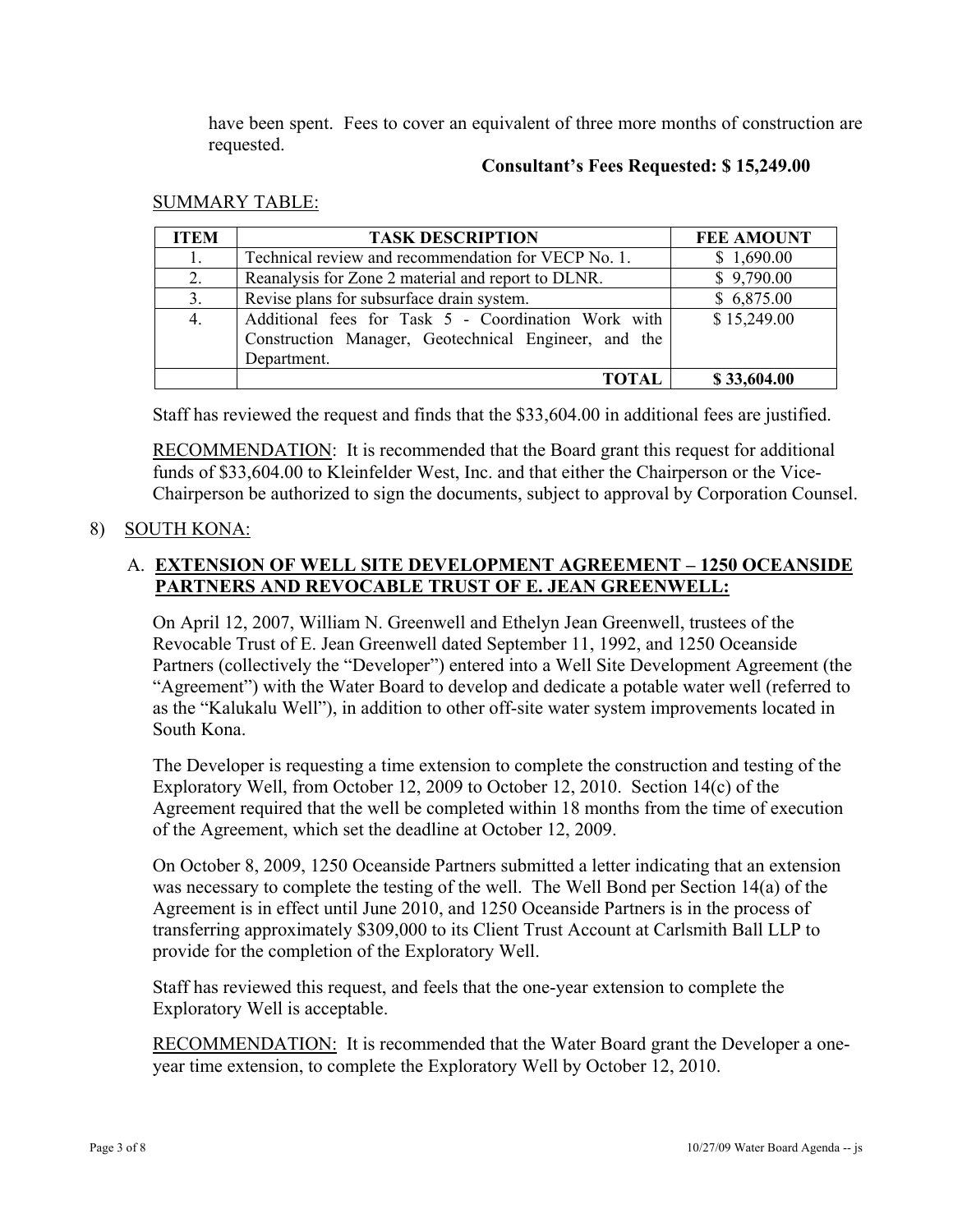# B. **JOB NO. 2008-938, KE'EI WELL "D" MCC REPLACEMENT:**

This project generally consists of the removal and replacement of the existing medium voltage motor controller switchgear and motor control panel, and all appurtenant electrical work.

Bids for this project will be opened on October 22, 2009, at 2:30 p.m. A report and recommendation for bid award will be provided at the meeting.

## C. **JOB NO. 2003-823, PALANI ROAD TRANSMISSION WATERLINE, MĀMALAHOA HIGHWAY TO PALANI NO. 2 RESERVOIR – QUEEN LILI'UOKALANI TRUST RIGHT OF ENTRY:**

The contractor, CTS Earthmoving, Inc., through the Department of Water Supply, is in need of a Right-of-Entry (ROE) to the Queen Lili'uokalani Trust (QLT) property, which DWS is in the process of obtaining easements and deeds (for the reservoir sites) for the subject improvements. The existing ROE agreement between the Water Board and QLT has expired. A new ROE has been drafted **on condition that** CTS name QLT as an additional insured to their policy, and that CTS is allowed to do clearing and grubbing work only until February 2010.

In the meantime, DWS and QLT will work towards a complete Construction ROE, as well as a formal agreement specifying the requirements for the DWS easement and reservoir lots, along with QLT's requirements to obtain additional water service to their lands serviced by these water system improvements.

DWS staff has reviewed the ROE, and finds it acceptable.

RECOMMENDATION: It is recommended that the Water Board approve the ROE with Queen Lili'uokalani Trust, subject to the approval of the Corporation Counsel, and that either the Chairperson or Vice-Chairperson be authorized to sign the document.

## 9) MISCELLANEOUS:

## A. **LEGISLATIVE AUDIT OF DWS:**

Ms. Colleen Schrandt, Legislative Auditor, will provide an update of the upcoming DWS Legislative Audit, and will discuss the process and desired outcome.

## B. **PLACEMENT OF FIRE HYDRANTS IN MCCOY SUBDIVISION, KONA:**

Water Board member Mr. George Harai, at the September 22, 2009 Board meeting, inquired about the Department's policy on placement of fire hydrants in McCoy Subdivision, in South Kona. The Department will explain the policy, based on the rules below:

Increment 1, Parts A & B of the McCoy Subdivision (Subdivision Application No. 75-79) was submitted to the Department of Water Supply in 1975 under the December 23, 1969 Rules and Regulations. Section 4-4 of the Rules and Regulations required that for agricultural subdivisions, the water system be designed to "deliver water at adequate pressure for domestic use under peak consumption" only. Part C and subsequent increments were submitted and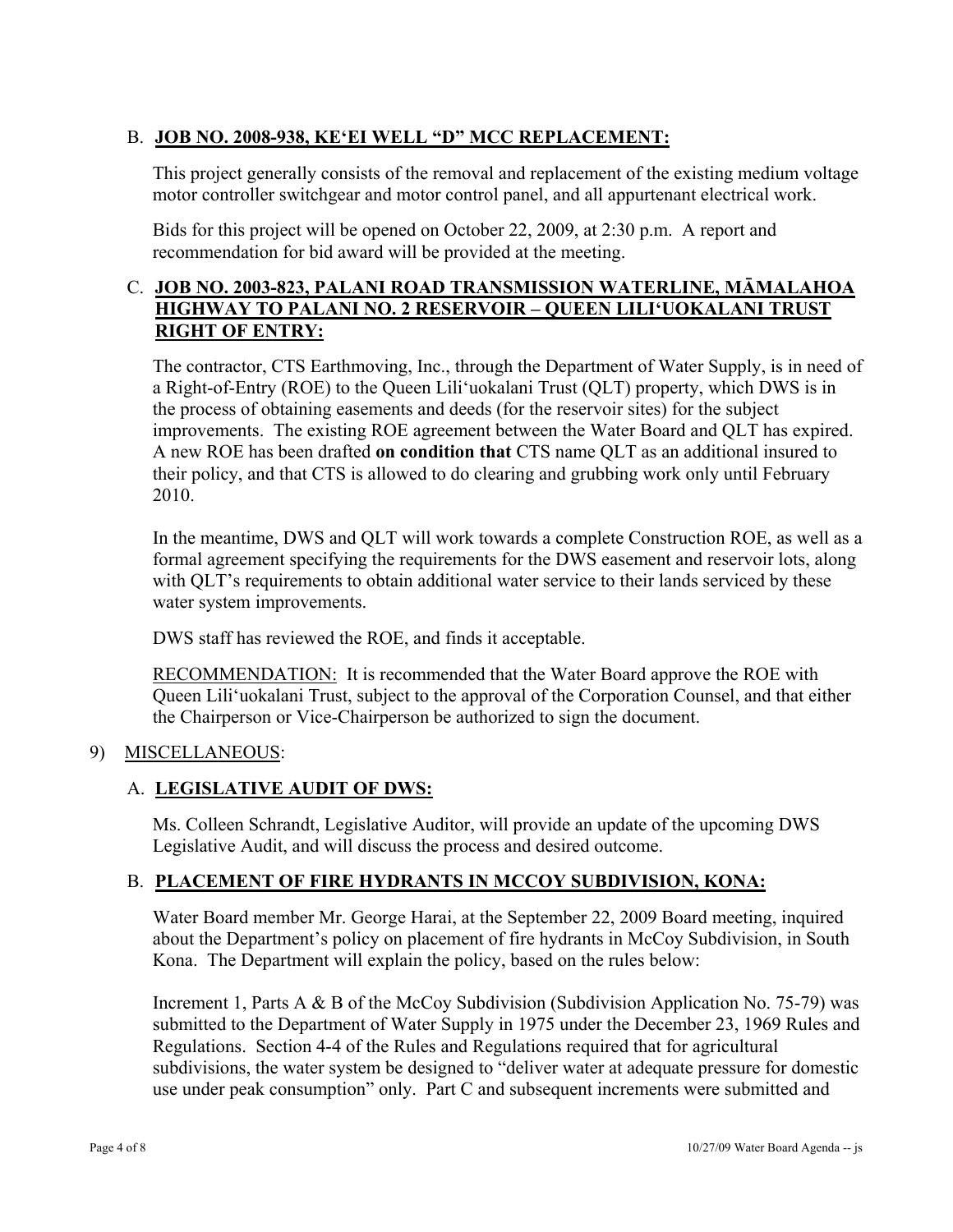approved in 1978 or later under the September 10, 1976 amendments to the 1969 Rules and Regulations.

This amendment included the requirement for fire protection to subdivisions of one-acre agricultural lots.

# C. **REPORT OF AD HOC FINANCE COMMITTEE:**

The Water Boards Ad Hoc Finance Committee Chairperson, Mr. Art Taniguchi, will report on the following areas, which encompass the scope of the Committee's work:

- 1. Review and approval of credit card expenses of DWS personnel;
- 2. Procedures regarding cash control;
- 3. Vehicle take-home policy.

## D. **WRITE-OFF DELINQUENT ACCOUNT #77000940-10: EDWARD CORTEZ, JR.:**

Background: Account #77000940-10, which was opened by Edward Cortez, Jr. in 1998, serviced a Pu'ukapu farm lot in Waimea. The account was closed in March 2002, and sent to the Frank Huff collection agency with a balance due of \$15,221.08. The account was returned to the Department as uncollectible by Frank Huff Agency, Inc. in August 2009, due to unsuccessful efforts to locate this individual within the statute of limitations time period.

This customer had very little usage at this service, except for the final bill covering the period January 2002–March 2002, when 3,534,000 gallons were consumed. The customer's previous bill had been returned by the post office in addition to his final bill, and his account had already been tagged for meter removal. No leak adjustment was applied for, so DWS does not know why consumption was so high.

RECOMMENDATION: The Department recommends writing off the \$15,221.08 balance due from Edward Cortez, Jr., on delinquent Account #77000940-10.

#### E. **HAWAII INFORMATION CONSORTIUM (HIC) STATEMENT OF WORK (SOW) FOR BILL PAYMENT SERVICES OVER THE INTERNET:**

The Department is requesting approval of a Statement of Work (SOW) agreement with the Hawaii Information Consortium (HIC) to provide bill payment capability over the Internet for DWS's customers. This is in response to numerous requests from DWS's customers in recent years to provide this type of payment option.

HIC was selected via Request for Proposal (RFP) to serve as manager of the State of Hawaii's EHawaii.gov website. The RFP included providing Internet services to all counties and water departments, and is currently being used by the State of Hawai'i for General Excise Tax and licensing payments, and by the County of Hawaii for real property tax payments.

The Statement of Work agreement provides a general outline of services and terms between HIC and the Department. The key decision to be made at this point, noted in the Statement of Work agreement, is to identify who will be responsible for paying HIC fees that will be assessed per transaction. The Department may choose to absorb all the fees, pass all the fees on to the customer, or split the fees by type between the Department and the customer.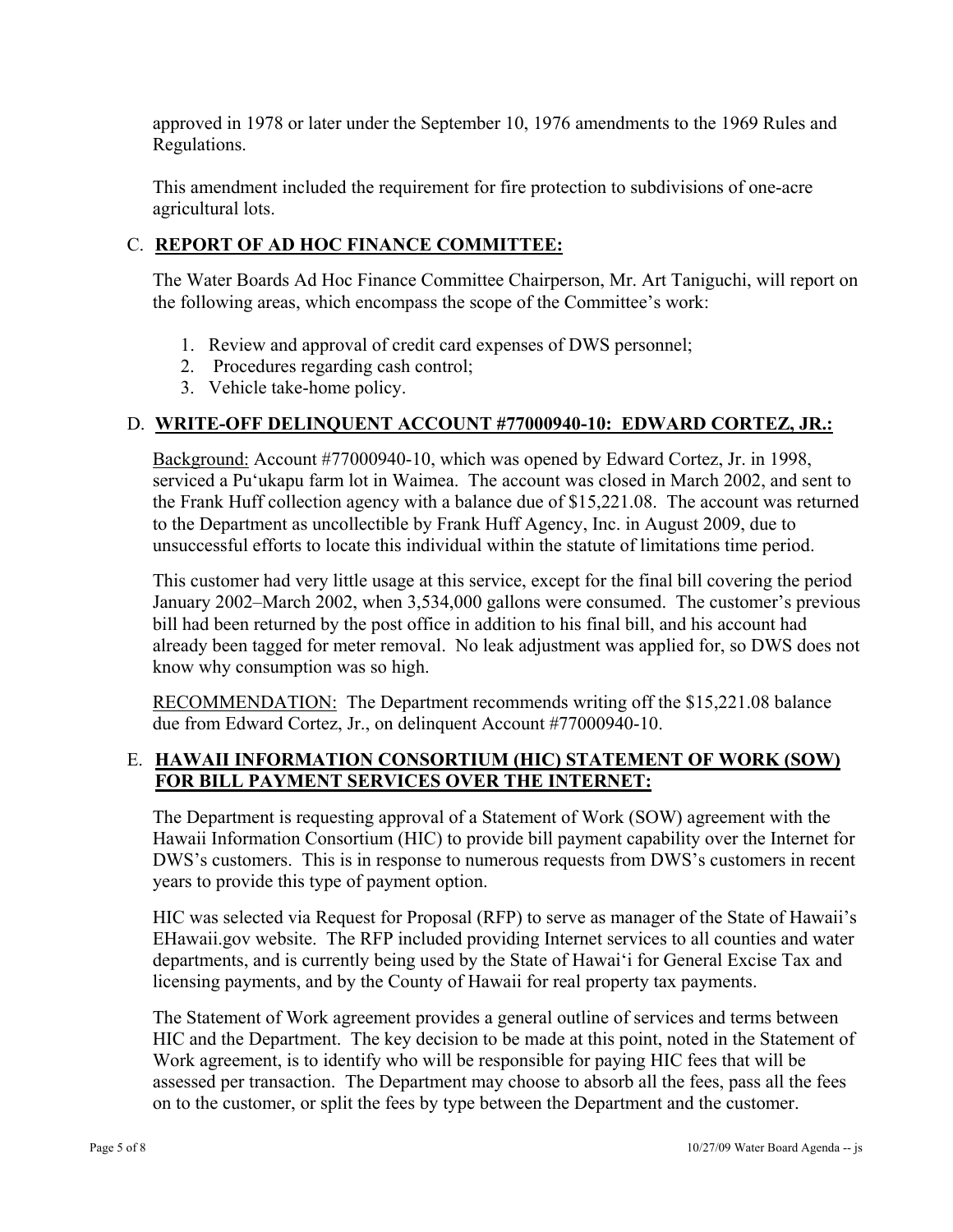The fees for each payment option provided by HIC are as follows:

- Credit Card: \$2.50 per transaction, plus a 2.25% of the transaction amount credit card fee.
- Debit Card: \$2.50 per transaction, plus a \$1.00 e-check processing fee.

The Department proposes the following fee allocation for each payment option:

- Credit Card: Customer pays \$2.50; Department pays 2.25% of the transaction amount.
- Debit Card: Customer pays entire \$3.50 fee.

The Department currently absorbs credit card fees associated with walk-in customers who pay by credit card. The Department's Statement of Work proposal is consistent with this policy.

It is difficult to determine how much the fees will amount to under different fee allocation scenarios, because it is not clear how many customers will use the website.

Based on current credit card activity from July and August 2009, DWS averages on a monthly basis: 700 credit card transactions, credit card payments totaling \$100,000, and credit card fees totaling \$2,250.

If this activity were transferred to the HIC website and the Department chose to absorb all fees, total fees from credit card use would increase from approximately \$27,000 (\$2,250 \* 12) to \$48,000 (\$27,000 + (\$2.50  $*$  700  $*$  12)) per year, almost doubling with the addition of the \$2.50 transaction fee.

The Department does not feel it is fair to all its customers to subsidize those choosing to pay via the Internet, when less costly ways to pay such as via U.S. mail or automatic bill payment are available.

RECOMMENDATION: The Department recommends that the Water Board approve the HIC Statement of Work allocating HIC fees as follows:

- Credit Card: Customer pays \$2.50, DWS pays 2.25% of the transaction amount;
- Debit Card: Customer pays entire \$3.50 fee;
- And that the Chairperson or Vice-Chairperson be authorized to execute the Statement of Work, subject to approval by Corporation Counsel as to form and legality.

# F. **RED FLAG POLICY:**

The Federal Trade Commission (FTC) is requiring certain businesses and organizations to implement a written Identity Theft Prevention Program designed to detect warning signs, or "red flags" of identity theft in their day-to-day operations, in an effort to protect confidential customer information. Organizations that regularly provide goods or services and bill customers later are required to implement such a Program, and the Department qualifies under those conditions.

The Red Flag Policy requires the following elements:

- 1. Identify "red flags" of identity theft in our organization.
- 2. Procedures to detect the red flags that DWS has identified.
- 3. Appropriate action to take when red flags are detected.
- 4. Update Policy periodically.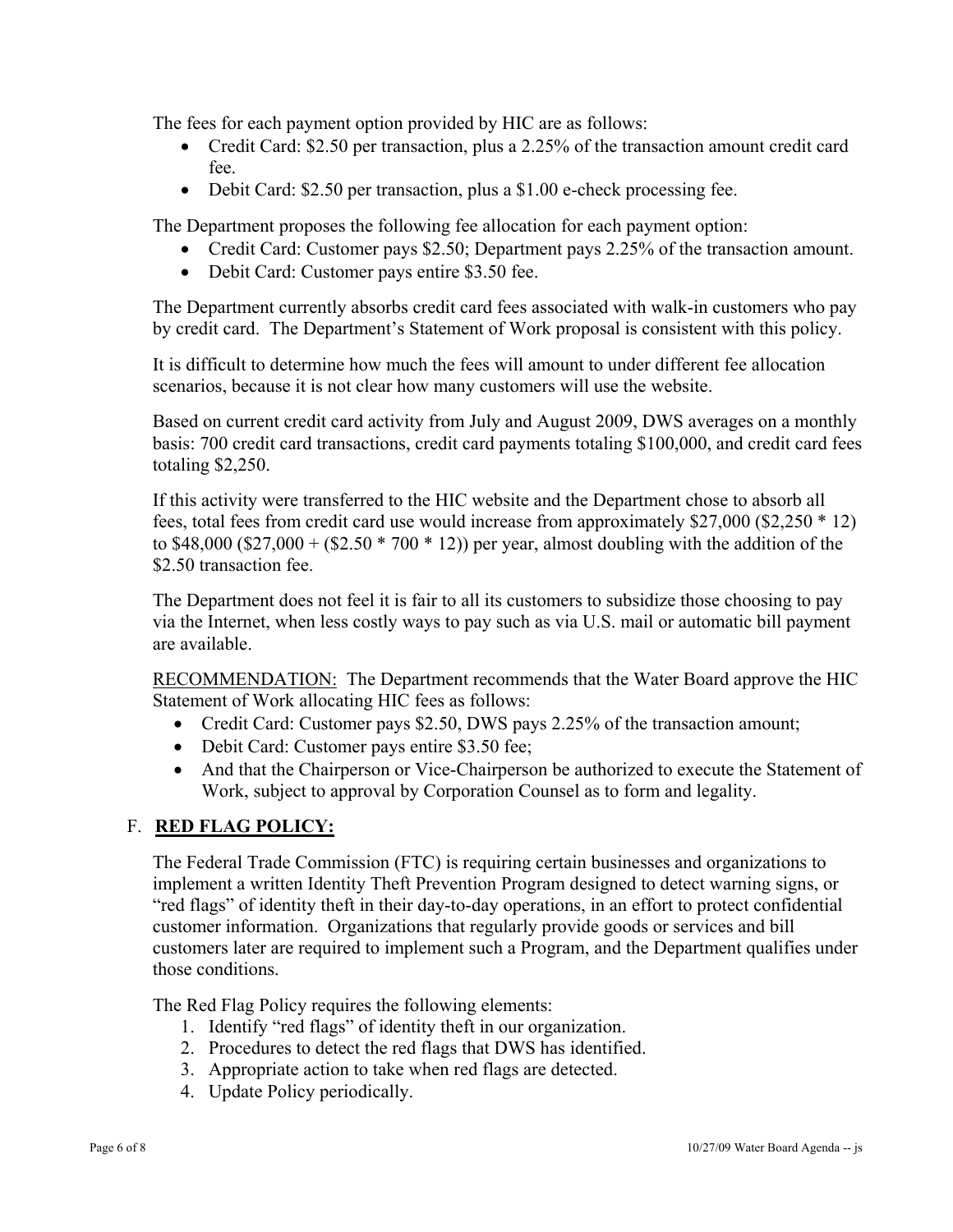The Department's Red Flag Policy is written to protect confidential customer information received in Customer Service from customers applying for service or paying water bills.

The Federal Trade Commission guidelines require that a business's Board of Directors approve its first written Policy program.

RECOMMENDATION: The Department recommends that the Board approve the Department's first written Red Flag Policy program, which will have been distributed prior to the Board meeting.

## G. **ENERGY MANAGEMENT ANALYST UPDATE:**

The following areas will be covered:

- 1. Securing fuel delivery and lightning mitigation for Haleki'i Emergency Back-up Generator
- 2. Negotiations with HELCO on Lālāmilo Windfarm/DLNR land lease
- 3. Mayor's Green Team
- 4. Mayor's Energy Advisory Commission

## H. **MONTHLY PROGRESS REPORT:**

Submission of Progress Report of Projects by the Department *(see attached)*. Department personnel will be available to respond to questions by the Board regarding the status/progress of any project.

#### I. **REVIEW OF MONTHLY FINANCIAL STATEMENTS**:

Submission of financial statements and information relating to the financial status of the Department. Department personnel will be available to respond to questions by the Board relating to the financial status of the Department.

#### J. **WATER RATE STUDY:**

Discussion on the new water rate study that the Department is planning to conduct, to address the shortage of funds being generated from water sales.

#### K. **MANAGER'S EVALUATION:**

Attached is an evaluation form for Appointees/Managers, used by the Water Board for the yearly evaluation of the Manager. For discussion on processing, procedures, and summarized results.

#### L. **MANAGER'S REPORT**:

The Manager will provide an update or status on the following:

- 1. Update on use agreement on KIC wells
- 2. Palani Road Transmission Project
- 3. Hawai`i Water Works Association (HWWA) '09 conference report
- 4. Kona Hospital area emergency generator/diesel logistics
- 5. Update on Pāhala Water System new well in operation
- 6. Update on delivery of vehicles
- 7. Employee of the Quarter